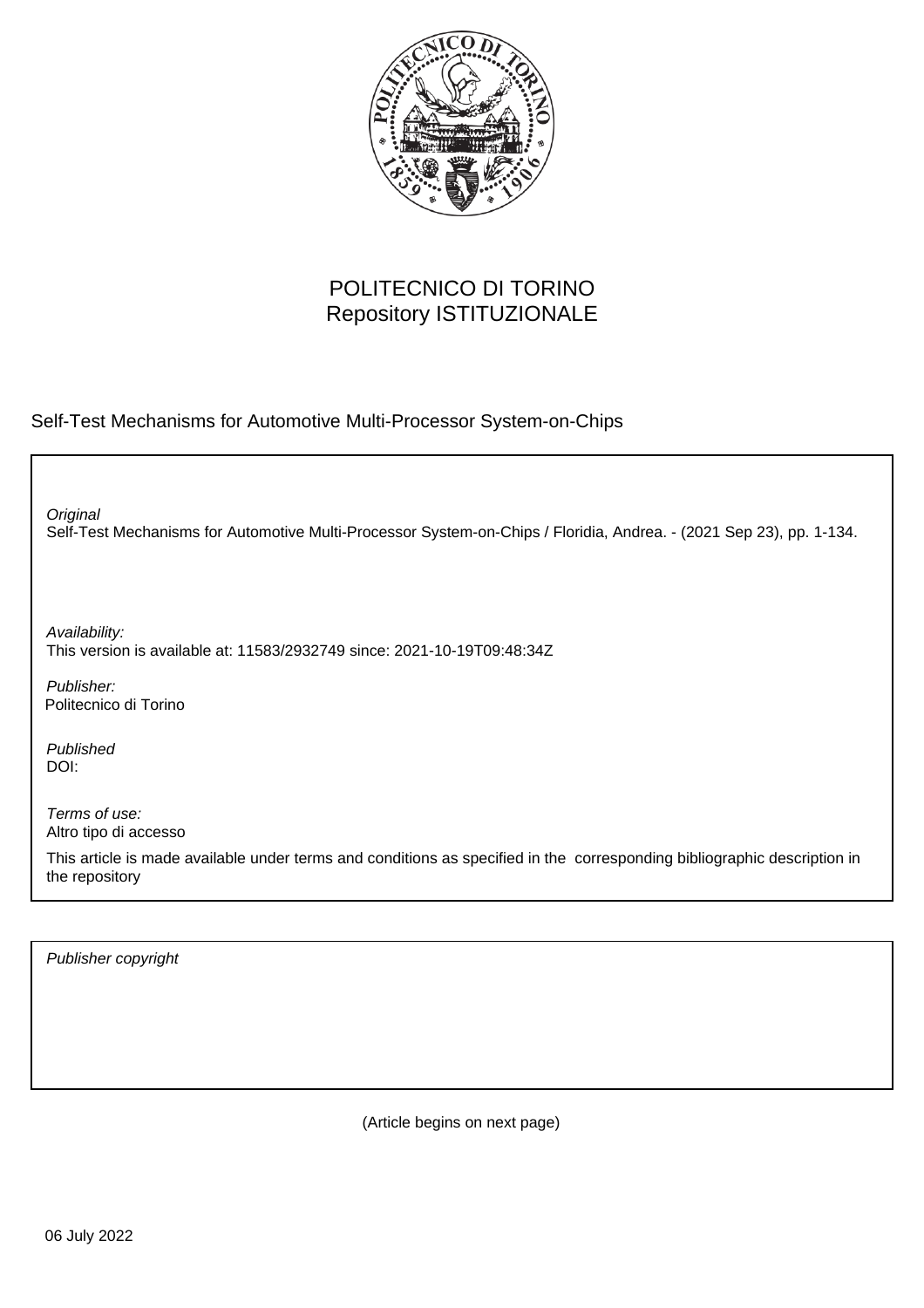

Doctoral Dissertation Doctoral Program in Control and Computer Engineering (33rd Cycle)

## **Self-Test Mechanisms for Automotive Multi-Processor System-on-Chips**

By

 **Andrea Floridia**

\*\*\*\*\*\*

**Supervisor** Prof. Ernesto Sanchez, Supervisor

> Politecnico di Torino 2021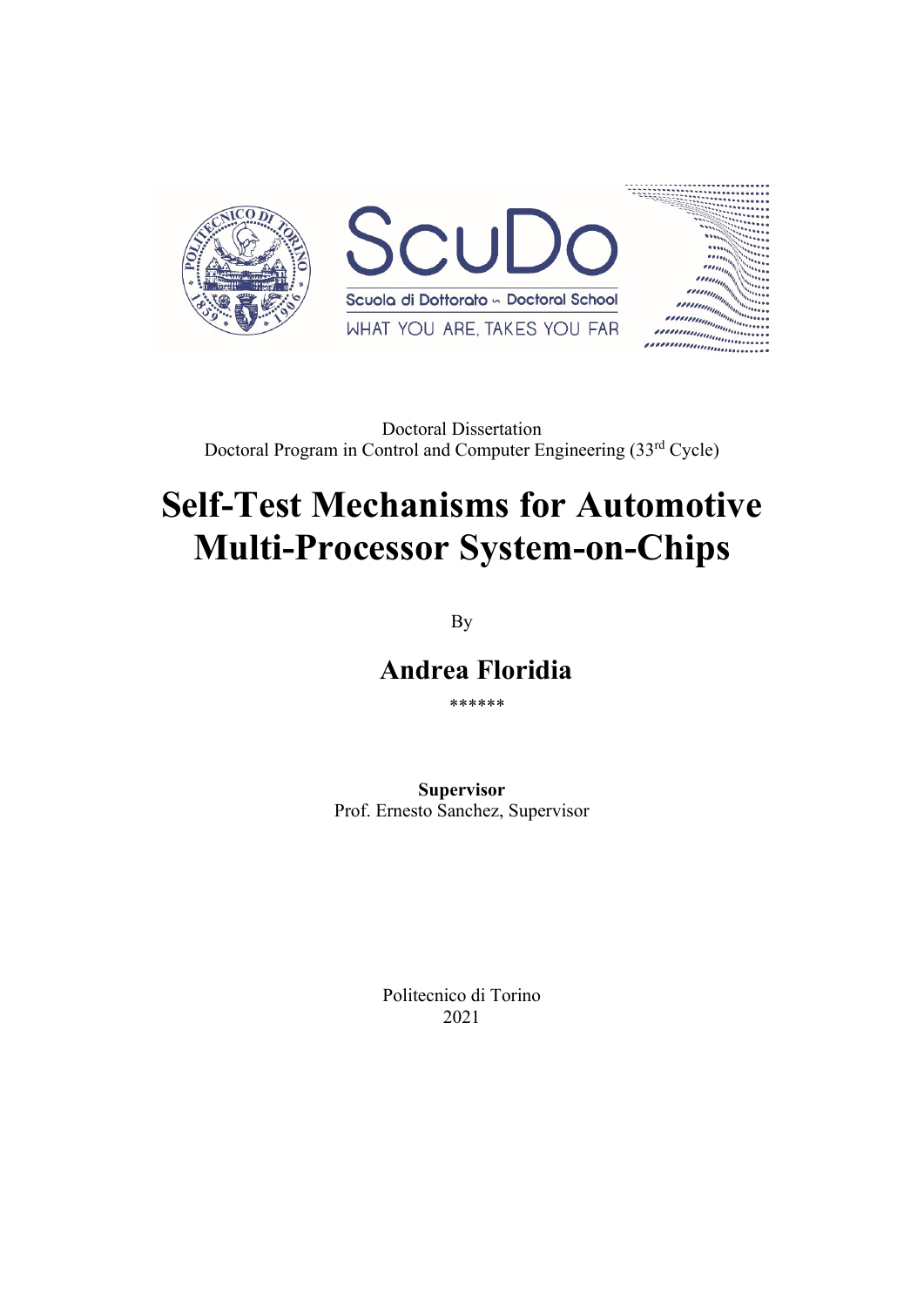While the technology for enabling fully autonomous self-driving cars is still ahead, today automobiles massively rely on electronics for a variety of functionalities. As these functionalities require more and more computational power, the embedded systems introduced in the automobiles had to evolve accordingly. As of today, Multi-processor System-on-Chips (MPSoCs) are commonly found for these applications. Such SoCs embeds two or more processor cores within the same silicon die, in conjunction with different peripherals and levels of memories (both static and non-volatile). It is known that due to the harsh environment in which they are deployed, physical malfunctions due hardware faults can manifest. Periodic in-field self-testing represents a common countermeasure against these threats. These mechanisms can be implemented both in hardware and software but, most of them were originally devised for simpler single-processor SoCs. While in recent years there has been a considerable effort in improving the hardware-based self-test mechanisms, the same is not true for the software-based ones. Software-based approaches mainly consist in the application of software self-test routines (or procedures) of a Software Test Library (STL). Over the years they have been shown to be valuable especially for the processor core, being the most critical portion of the system.

The first contribution of this thesis consist of a study of the applicability of STLs in a multiprocessor context. Rather than the development of new Software-Based Self-test (SBST) methods, the main focus was the parallel execution of already developed STLs. This originates from the fact that automotive MPSoCs reuse the same IP processor cores that have been used (and extensively verified) for single-processor devices. In MPSoCs, it has been widely reported that the major hurdle of embedded software is its predictability in terms of execution time. In fact, when all the processor cores are active at the same time, the system bus activity considerably increases with respect to a single-core system. This higher activity (which induces the processor pipeline to stall) impacts the performances of each processor, since the accesses to the memory sub-system are delayed. Since the STL is an embedded software, it is exposed to the same issues. The most significant achievement under this perspective consisted in the development of a software scheduler. Such a scheduler differs from any other software scheduler for embedded systems since it is tailored for the needs of STLs in an automotive MPSoC. Through extensive experiments, it was proven to be a valid solution to fit the narrow test windows of industrial automotive MPSoCs (maximizing the overall system availability). At the same time, the proposed scheduler demonstrated a good execution time predictability. This is remarkable, since it was already mentioned that the embedded software execution time is hard to be predicted accurately. Furthermore, the research developed in this thesis demonstrates for the first time through real industrial case study that this unpredictability is harmful for self-test procedures. Indeed, it was observed that such unpredictability not only alters self-test procedure execution time (when executed in parallel). Additionally, some self-test procedures intermittently fail when in field and/or produce a fluctuating fault coverage. For both cases, it was proposed a mitigation technique based on the usage of the inner most level of private cache memories. When the self-test procedures are executed from such private memories, with precautions, it is